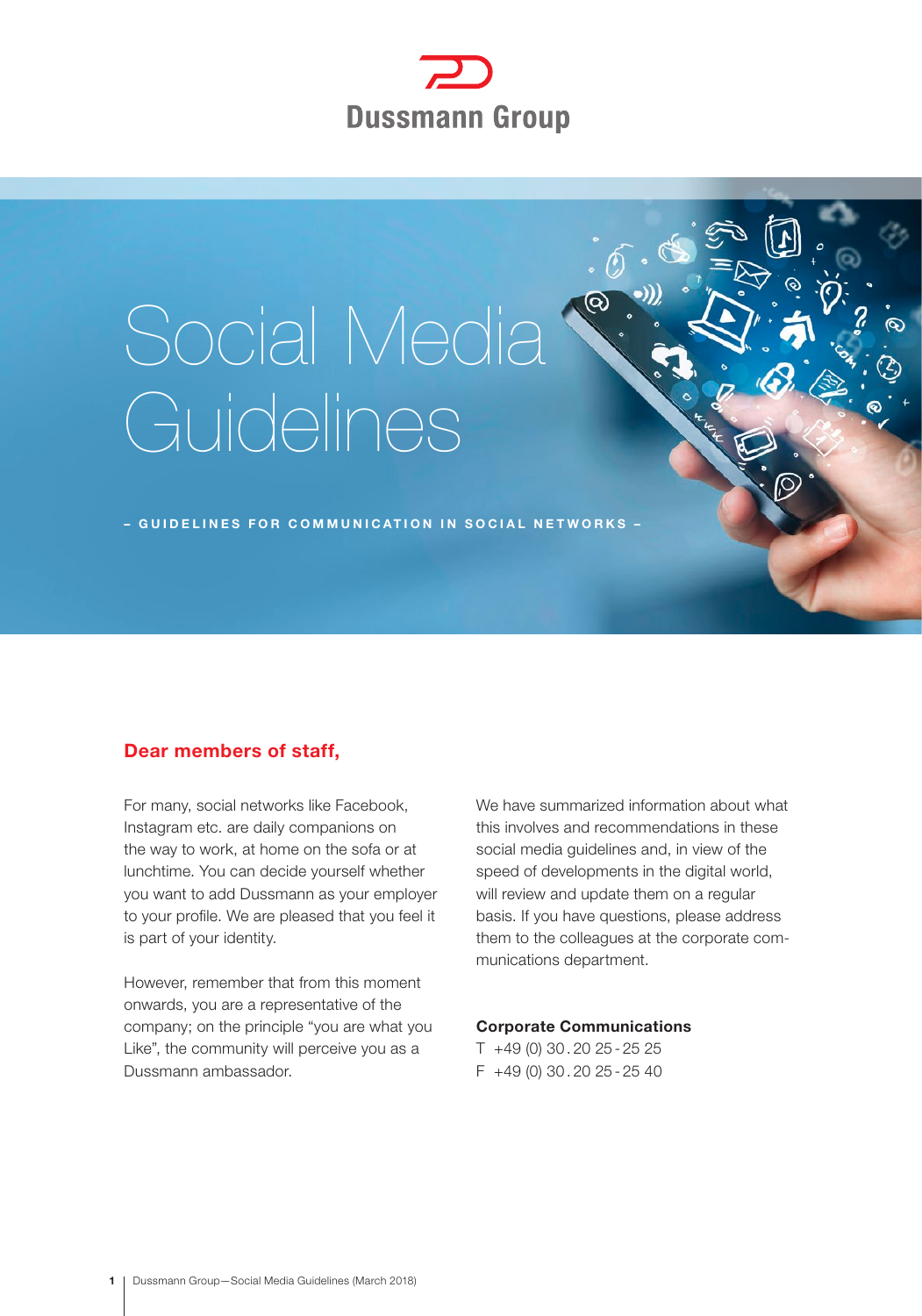



## 1. Take responsibility

You determine yourself whether you identify yourself as an employee of the Dussmann Group or one of its subsidiaries. When you decide to do so, remember that you then represent the company; do not use pseudonyms or abbreviations—only your real name.



# 2. Speak for yourself

You are personally responsible for your private statements and publications on the internet. In your own interest and in the interest of the Dussmann Group, take this responsibility seriously. The public attributes your contributions to the Dussmann Group when you, as a private individual, have indicated in your profile that you are an employee of the Dussmann Group.



# 3. Do not divulge confidential or internal information

You may not divulge information to which you have access as an employee. This refers to all confidential information and trade secrets belonging to the Dussmann Group and to our business partners including clients. Your contract of employment includes a confidentiality clause: "The employee undertakes to treat all company and trade secrets as well as all matters to which he/she access in the course of his/her duty as confidential. This duty continues following the end of employment."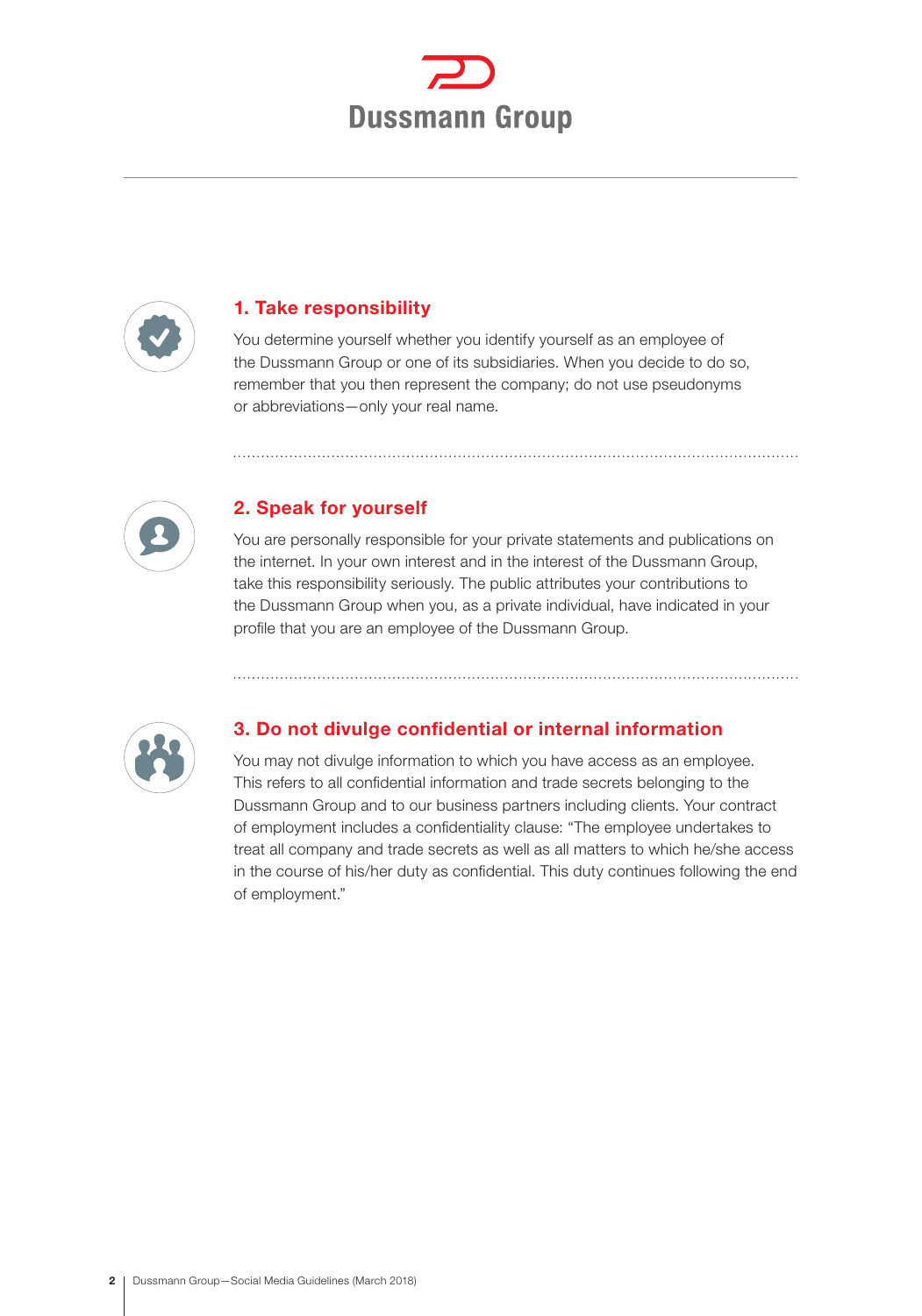



#### 4. Do not create company profiles

The control of communication in the social media is the task of those responsible for corporate communication in the respective business divisions. Do not create company profiles on social media platforms. Specific regulations apply to those who have been assigned the task of corporate communication in social media. If you have suggestions for social media activities, please contact the corporate communications department who will provide support in developing a concept and guidance on creating and operating a company profile on the social media.



### 5. Publish only authorized company photos and information

All of the information and company photos available for download in the Dussmann Group Newsroom at http://news.dussmanngroup.com are available to all users and may be used in your private online activities. The materials available here such as press releases, articles and pictures are specifically intended for distribution and have been authorized both internally and externally (by clients and suppliers). The logos of the Dussmann Group and its subsidiaries are an exception: these may not be used in private online activities.



#### 6. Do not compromise security

Be careful with information about yourself, your family and your work colleagues. A simple online search can lead to conclusions about personal relationships, professional responsibilities or opinions on specific topics. Set platform privacy settings to correspond with your intentions. It is recommended that you check regularly for changes in conditions of use. Social networks often introduce amendments without previous notification or seeking the consent of users.